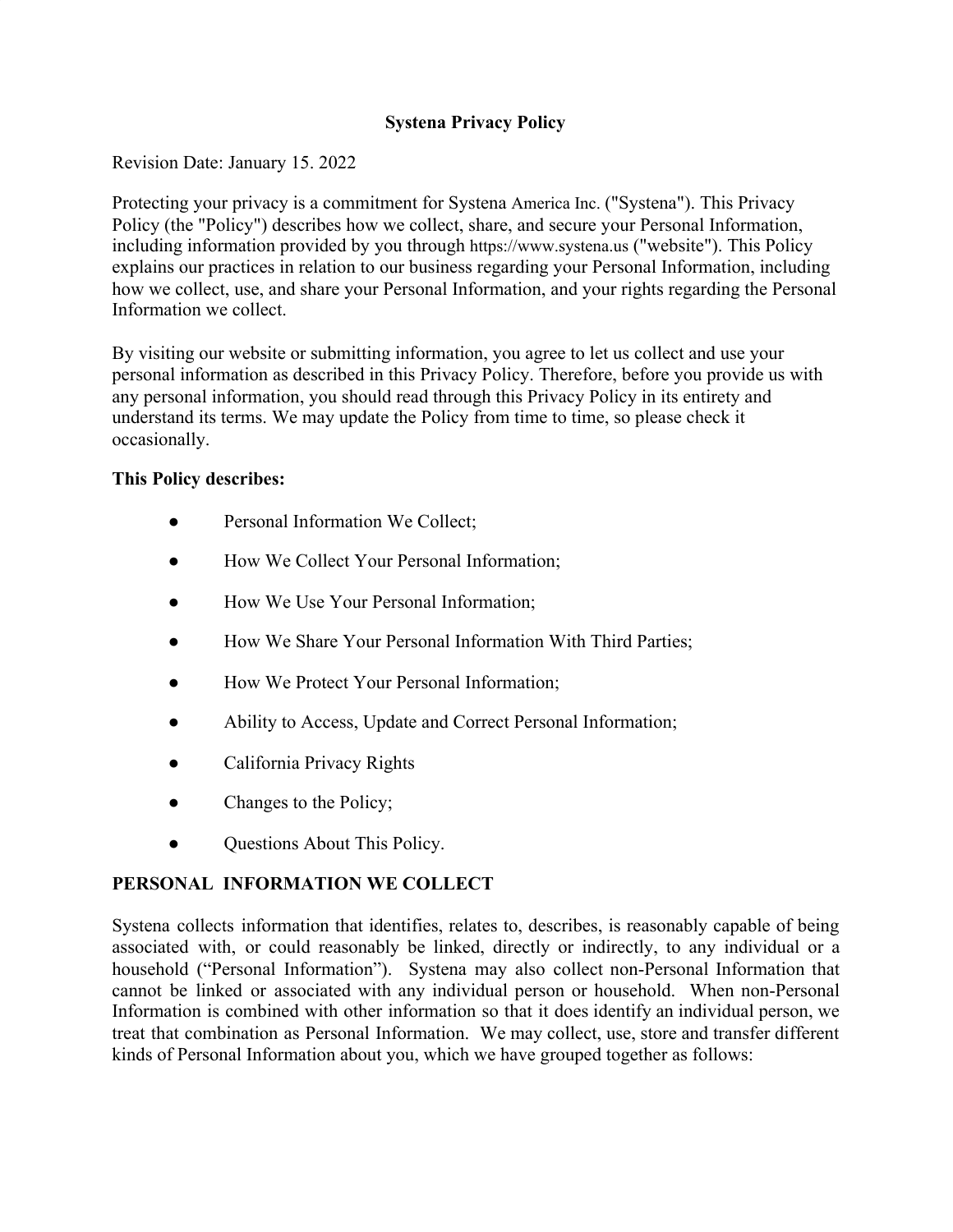● **Contact Information** such as name, company, job title, email address and telephone number.

**Children's Privacy**. The website is intended for adult use only and is not directed towards children, minors, or anyone under the age of 18. If you are under the age of 13, you are not authorized to provide us with any Personal Information. If the parent or guardian of a child under 13 believes that the child has provided us with any Personal Information, the parent or guardian of that child should contact us at the email address below and to have this Personal Information deleted from our files.

sai-ga@systena.us

# **HOW WE COLLECT YOUR PERSONAL INFORMATION**

**Information You Provide To Us:** Systena may collect Personal Information from you that you voluntarily provide to us in various ways, including, but not limited to communicate with us or otherwise interact with the website.

**Your 'Do Not Track' Browser Setting**. Some web browsers incorporate a Do Not Track ("DNT") feature that signals to the websites that you visit that you do not want to have your online activity tracked. At this time, our website does not respond to DNT signals. Other third-party websites may keep track of your browsing activities when they provide you with content, which enables them to customize what they present to you on their websites.

# **HOW WE USE YOUR PERSONAL INFORMATION**

## **How We Use Your Personal Information**

We will only use your Personal Information when the law allows us. Most commonly, we will use your Personal Information in the following circumstances:

- Where we need to provide services to you.
- Where it is necessary for our legitimate interests (or those of a third party) and your interests and fundamental rights do not override those interests.
- Where we need to comply with a legal obligation.

## **Purposes For Which We Will Use Your Personal Information**

We may use your collected information to respond to your inquiries, resolve disputes, troubleshoot problems, improve our site, and enforce the terms of our policies.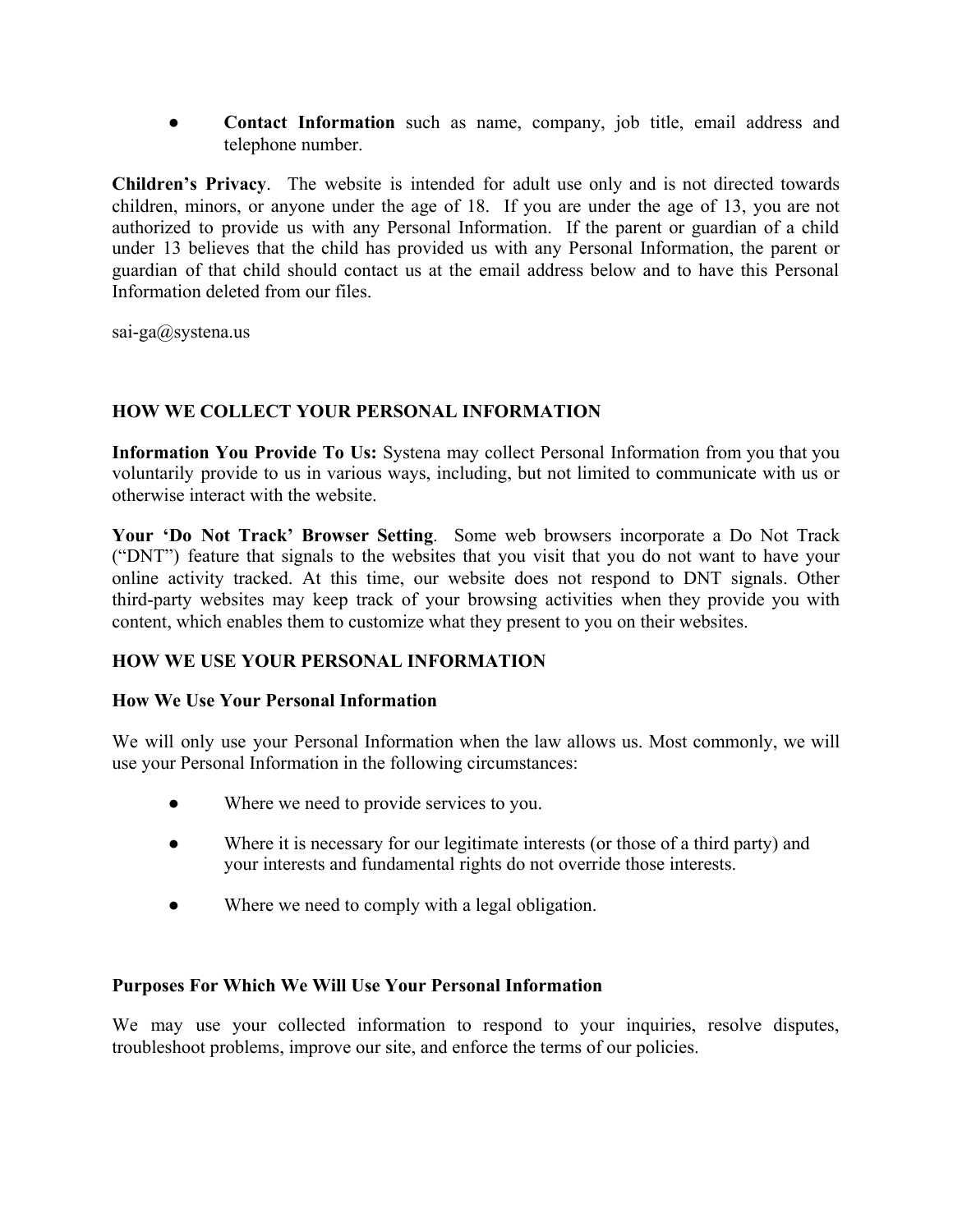#### **HOW WE SHARE YOUR PERSONAL INFORMATION WITH THIRD PARTIES**

We share your Personal Information with third parties only in the ways that are described in this Policy.

**Service Providers.** We may use third party service providers to perform certain business services and may disclose Personal Information to such service providers as needed for them to perform these business services. Service providers are only allowed to use, disclose, or retain the Personal Information to provide these services and are prohibited from selling Personal Information.

- **Internal Third Parties**. We may share Personal Information with our parent company, subsidiaries, successors, assigns, licensees, affiliates, or business partners and others, including where disclosure of your Personal Information is needed to protect the employees, independent contractors, officers, directors, members, users, or shareholders of Systena who may use the Personal Information for the purposes described above.
- **Business Transactions**. We may do business with third parties to whom we may choose to sell, transfer, or merge parts of our business or our assets. Alternatively, we may seek to acquire other businesses or merge with them. If a change happens to our business, then the new owners may use your Personal Information in the same way as set out in this Policy.
- **Legal Process**. Subject to applicable law, we may disclose information about you (i) if we are required to do so by law, regulation, or legal process, such as a subpoena; (ii) in response to requests by government entities, such as law enforcement authorities; (iii) when we believe disclosure is necessary or appropriate to prevent physical, financial, or other harm, injury, or loss; or (iv) in connection with an investigation of suspected or actual unlawful activity.

**No Sales of Personal Information.** We do not sell your personal information.

## **HOW WE PROTECT YOUR PERSONAL INFORMATION**

We have implemented and maintain generally accepted industry standards to protect against the unauthorized access, use, modification, destruction, or disclosure of your Personal Information both during transmission and once we receive it. However, no method of transmission over the Internet, or method of electronic storage, is 100% secure.

## **ABILITY TO ACCESS, UPDATE AND CORRECT PERSONAL INFORMATION**

Systena wants your Personal Information to be complete and accurate. You represent and warrant that all information you provide in connection with your use of the website will be complete and accurate, and that you will update that information as necessary to maintain its completeness and accuracy. To confirm the completeness and accuracy of, or make changes to,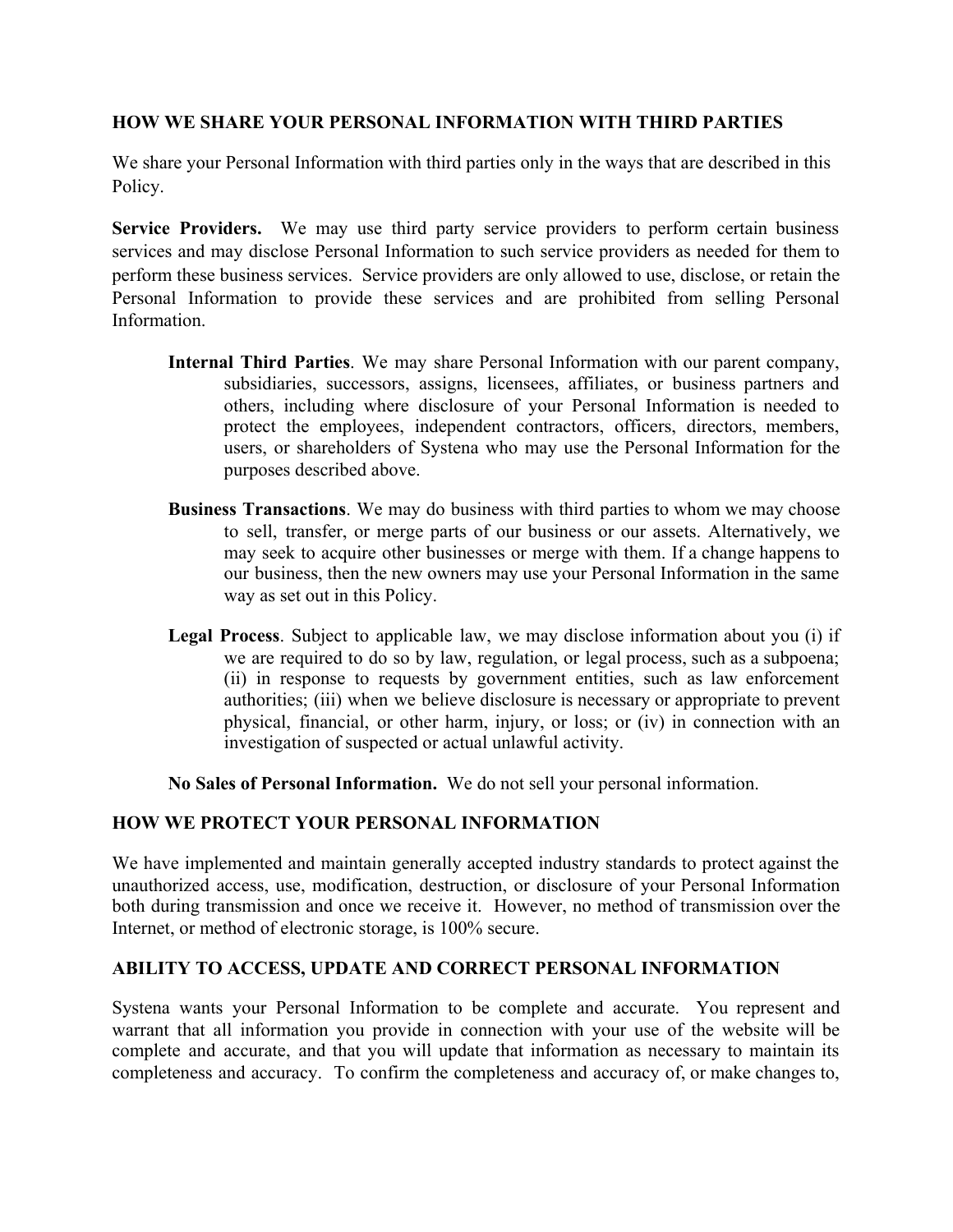your Personal Information, please contact us at sai-ga@systena.us or by changing your profile settings on our website.

# **CALIFORNIA PRIVACY RIGHTS**

**California Consumer Privacy Act.** The California Consumer Privacy Act of 2018 ("CCPA") provides California residents with specific rights regarding their Personal Information. This section describes your CCPA rights and explains how to exercise those rights.

Upon verification of your identity you may:

- No more than twice in any 12-month period, request disclosure of the following information:
	- o Categories of Personal Information we collect.
	- o Categories of sources from which Personal Information is collected.
	- o Categories of Personal Information sold or disclosed to third parties.
	- o Categories of third parties with whom such Personal Information is sold or disclosed.
	- o Business or commercial purpose for collecting or selling Personal Information.
	- o Specific pieces of Personal Information we collect.
- Request deletion of your Personal Information, subject to the exceptions provided by law.
- Opt-out from having your Personal Information sold to third parties, if applicable.

Requests can be submitted by contacting us at sai-ga@systena.us.

Please note that these rights apply only to select California consumers and exclude job applicants, employees, and business contacts. Only you, or a person registered with the California Secretary of State that you authorize to act on your behalf, may make a verifiable consumer request related to your Personal Information. Except where you have provided an agent with a Power of Attorney pursuant to Sections 4000 – 4465 of the California Probate Code, when using an authorized agent you must: (1) provide the agent with signed permission clearly describing their authority to make a request on your behalf; (ii) verify your own identity; and (iii) directly confirm that you have provided the authorized agent permission to submit the request. That agent must also be able to verify their identity with us and provide us with their authority to act on your behalf.

The verifiable consumer request initiated by you or your authorized agent must: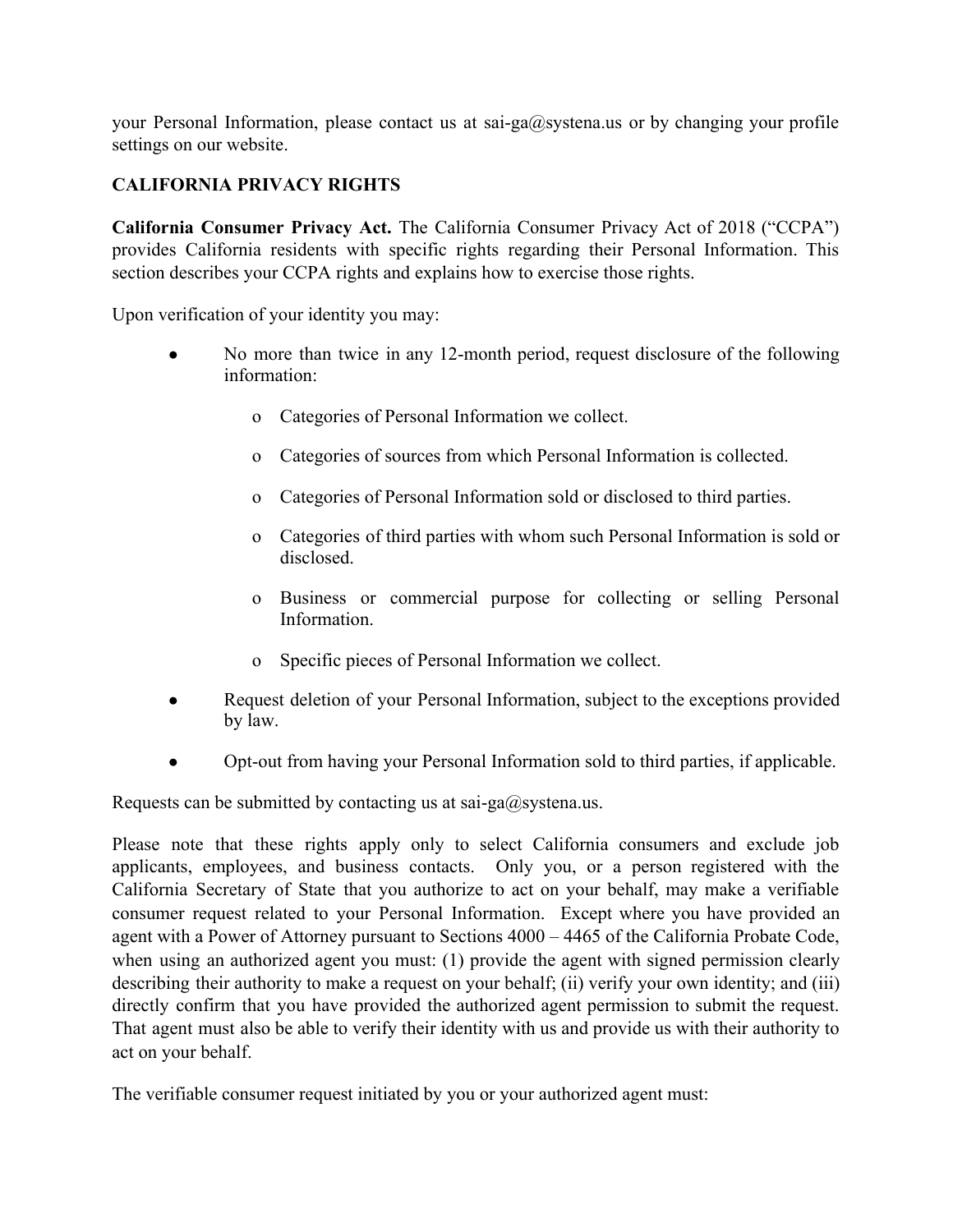- Include your full legal name, email, and phone number, which we will need to contact you in order to verify that you are the person about whom we collected Personal Information or an authorized representative.
- Describe your request with sufficient detail that allows us to properly understand, evaluate, and respond to it.

We cannot respond to your request or provide you with Personal Information if we cannot verify your identity or authority to make the request and confirm the Personal Information relates to you. Making a verifiable consumer request does not require you to create an account with us. We may contact you in order to verify your identity. Depending on the nature of the request, we may require additional verification actions be taken. We will only use this information to verify the requestor's identity or authority to make the request.

We may deny your deletion request if retaining the information is necessary for us or our service provider(s) to:

- Complete the transaction for which we collected the Personal Information, provide a product or service that you requested, take actions reasonably anticipated within the context of our ongoing business relationship with you, or otherwise perform our contract with you.
- Detect security incidents, protect against malicious, deceptive, fraudulent, or illegal activity, or prosecute those responsible for such activities.
- Debug products to identify and repair errors that impair existing intended functionality.
- Exercise free speech ensure the right of another consumer to exercise their free speech rights, or exercise another right provided for by law.
- Comply with the California Electronic Communications Privacy Act (Cal. Penal) Code § 1546 *seq.*).
- Enable solely internal uses that are reasonably aligned with consumer expectations based on your relationship with us.
- Comply with a legal obligation.
- Make other internal and lawful uses of that information that are compatible with the context in which you provided it.

We endeavor to respond to a verifiable consumer request within forty-five (45) days of its receipt. If we require more time (up to 90 days), we will inform you of the reason and extension period in writing. We do not charge a fee to process or respond to your verifiable consumer request unless it is excessive, repetitive, or manifestly unfounded.